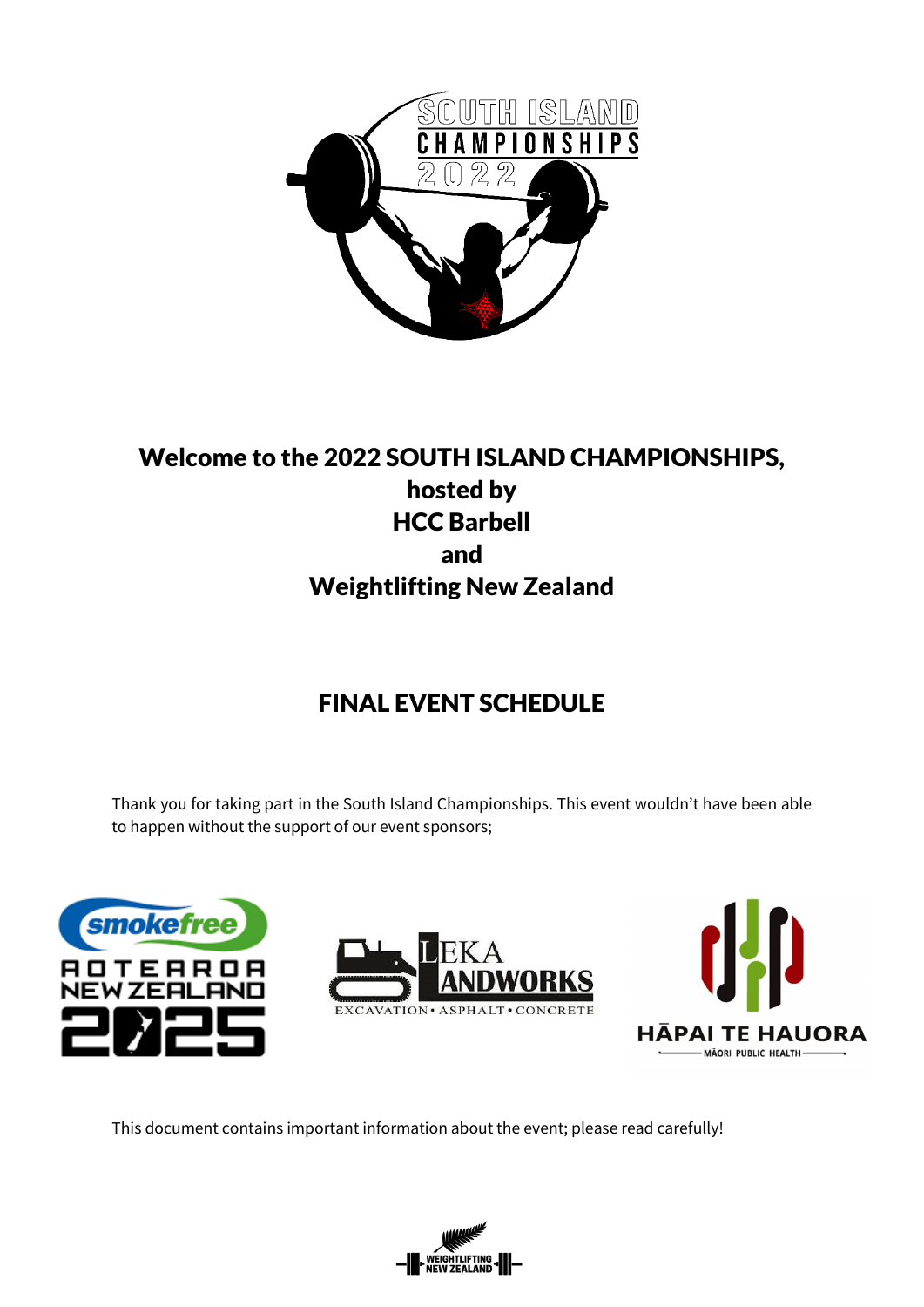## **Final Schedule**

Please note the only changes from the preliminary schedule is a slight difference in session times (3 & 4) on Saturday. The event is expected to finish at approximately 6pm on Saturday, and 3:45pm on Sunday.

| <b>Schedule</b> |              |                     |  |  |  |  |
|-----------------|--------------|---------------------|--|--|--|--|
| Session         | Presentation | Weightclass(es)     |  |  |  |  |
| Saturday        |              |                     |  |  |  |  |
| 1               | 9:00         | W55, W59, W64       |  |  |  |  |
| $\mathcal{P}$   | 11:00        | M61, M67, M73       |  |  |  |  |
| 3               | 14:00        | W71                 |  |  |  |  |
| $\overline{4}$  | 16:00        | M81                 |  |  |  |  |
| Sunday          |              |                     |  |  |  |  |
| 5               | 9:00         | M89, M96            |  |  |  |  |
| 6               | 11:15        | W76, W81, W87, W+87 |  |  |  |  |
| 7               | 13:30        | M102, M109, M+109   |  |  |  |  |

## **Competition Venue Location**

Hale Compound Conditioning is located at 27 Osborne Street in Waltham. There is limited parking onsite and additional street parking available.

## **Spectator Information**

Spectators are welcome; we ask that if any children attend that they remain with their parents at all times. If anyone is bringing grand parents or elders please let us know ahead of time so we can make sure there is seating always available for them.

Disposable masks and hand sanitiser will be available. Please do not to attend if feeling unwell. The event will be livestreamed with commentary for anyone unable to attend in-person!

## **Event Merchandise**

Event t-shirts will be available to collect from the check-in table at the event.

We are excited to let you know that thanks to our event sponsors all athletes will now receive a tshirt. Those who had already ordered and paid will be issued a refund (at the event).

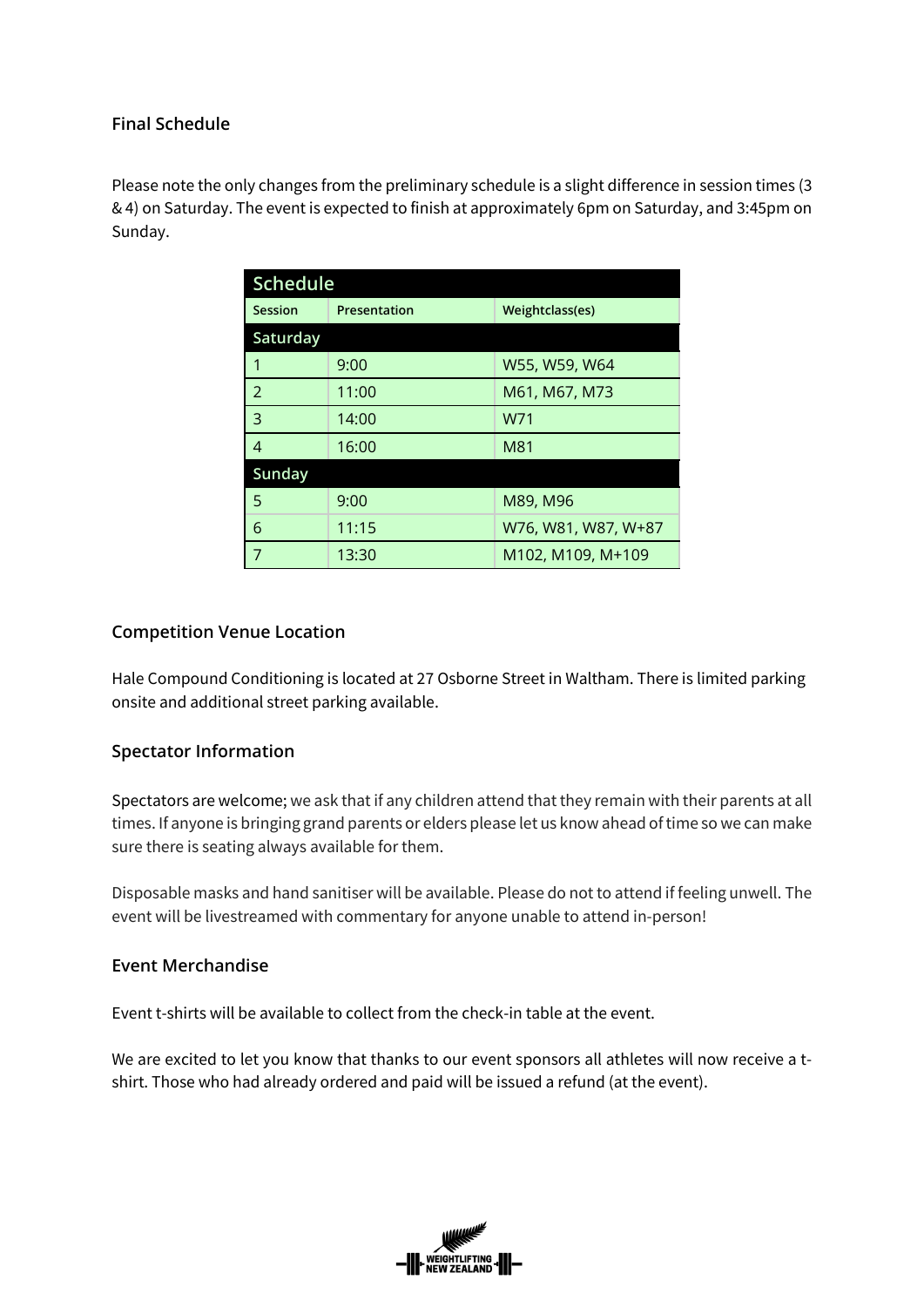## **Technical Officials Course**

A reminder the Technical Officials training will take place at 5pm on Friday evening. Thank you for the excellent response to this.

#### **Entrant List**

Athletes born 2002 and after are eligible for Junior placings. All athletes are eligible for Senior placings at this event.

Athletes born between 2005 – 2009 will be considered for best overall youth lifter (ages 13-17) Athletes born between 2002 – 2007 will be considered for best overall junior lifter (ages 15-20) Athletes born 2007 or earlier will be considered for best overall senior lifter (ages 15 and over) Athletes born 1987 or earlier will be considered for best overall masters lifter (ages 35 and over)

| Name                   | Club                                    | <b>DOB</b> | <b>WC</b> | <b>Entry Total</b> |
|------------------------|-----------------------------------------|------------|-----------|--------------------|
| Jennifer Brown         | Christchurch City Weightlifting Pirates | 1964       | W55       | 75                 |
| Koren Hale             | <b>HCC Barbell</b>                      | 1979       | W55       | 70                 |
| Miriana Kelly          | <b>HCC Barbell</b>                      | 2007       | W55       | 42                 |
| Hannah Close           | Otago Weightlifting                     | 1998       | W59       | 145                |
| Louise Richards        | Otago Weightlifting                     | 1998       | W64       | 125                |
| Katherine Neilson      | Christchurch City Weightlifting Pirates | 1994       | W64       | 120                |
| Carmi Oosthuizen       | Otago Weightlifting                     | 2008       | W64       | 110                |
| <b>Taylor Hamilton</b> | Otago Weightlifting                     | 2004       | W64       | 105                |
| Amani Cahyono          | Otago Weightlifting                     | 1999       | W64       | 82                 |
| Rayna Russell          | Nelson Weightlifting Club               | 1996       | W71       | 140                |
| Yun Lung               | Christchurch City Weightlifting Pirates | 1995       | W71       | 128                |
| Karen Ladbrook         | Otago Weightlifting                     | 1976       | W71       | 120                |
| Emma Pettigrew         | Otago Weightlifting                     | 2002       | W71       | 120                |
| <b>Nicole Stowers</b>  | Plus64 Weightlifting Club               | 1991       | W71       | 120                |
| Chloe Hawthorn         | Otago Weightlifting                     | 2000       | W71       | 110                |
| ELizabeth Kelly        | <b>HCC Barbell</b>                      | 1971       | W71       | 45                 |
| Jardena Still          | Otago Weightlifting                     | 1991       | W76       | 137                |
| <b>Vicky Blair</b>     | <b>Victory Barbell</b>                  | 1972       | W76       | 110                |
| Chanel Pienaar         | Otago Weightlifting                     | 1992       | W81       | 120                |
| Julie Manderson        | Nelson Weightlifting Club               | 1970       | W81       | 116                |
| Karla Hewitson         | <b>HCC Barbell</b>                      | 1976       | W81       | 80                 |
| Rhonda Hira            | <b>HCC Barbell</b>                      | 1965       | W87       | 40                 |
| Kiri Calvert           | Otago Weightlifting                     | 2005       | W87+      | 120                |
| Zoe Fitzgerald         | Nelson Weightlifting Club               | 2001       | W87+      | 120                |
| <b>Bailee Anderson</b> | <b>HCC Barbell</b>                      | 2009       | W87+      | 42                 |
|                        |                                         |            |           |                    |
| Name                   | Club                                    | <b>DOB</b> | <b>WC</b> | <b>Entry Total</b> |
| Darren Brabbs          | Canterbury Strength Institute           | 2005       | M61       | 159                |
| Lochlan Webb           | Otago Weightlifting                     | 2004       | M61       | 140                |

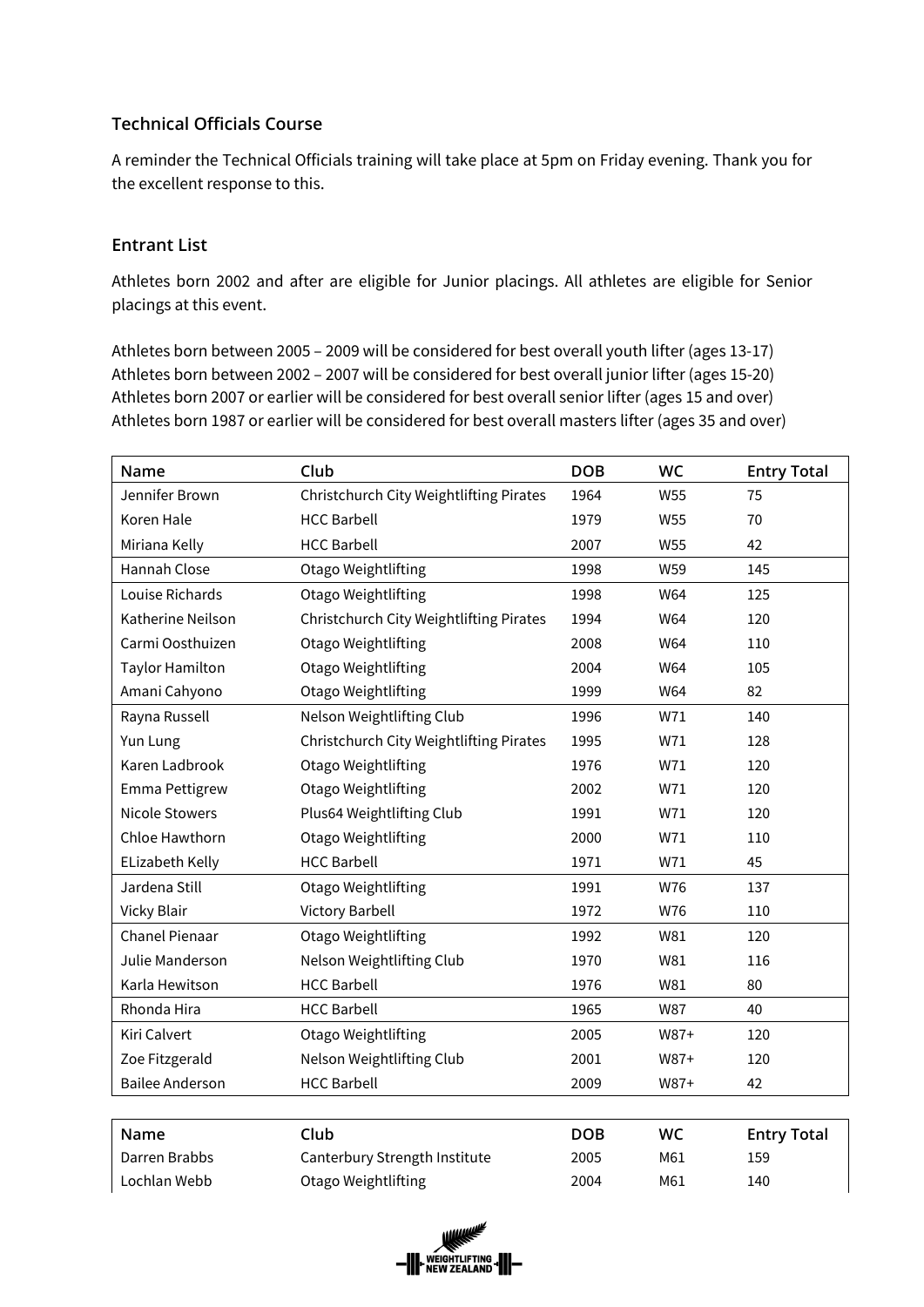| <b>Oliver Rohtmets</b> | Otago Weightlifting                     | 2005 | M61   | 124 |
|------------------------|-----------------------------------------|------|-------|-----|
| Jake Beaumont          | Canterbury Strength Institute           | 2004 | M67   | 185 |
| <b>Reece Godinet</b>   | Otago Weightlifting                     | 1983 | M67   | 180 |
| <b>Torin Webb</b>      | Otago Weightlifting                     | 2004 | M67   | 160 |
| Lester Keene           | Nelson Weightlifting Club               | 1965 | M67   | 150 |
| <b>Riley Barton</b>    | Nelson Weightlifting Club               | 2008 | M67   | 84  |
| Ali Hale               | <b>HCC Barbell</b>                      | 2008 | M67   | 52  |
| Owen Webb              | Otago Weightlifting                     | 1999 | M73   | 214 |
| Jahrell Singh          | Canterbury Strength Institute           | 2006 | M73   | 170 |
| John Cruz              | <b>Victory Barbell</b>                  | 1982 | M73   | 152 |
| Cole Jones             | Otago Weightlifting                     | 2005 | M73   | 130 |
| <b>Adam Squires</b>    | Guest                                   | 1997 | M73   | 130 |
| Julian Harker          | Otago Weightlifting                     | 2003 | M81   | 190 |
| Cameron Smith          | Christchurch City Weightlifting Pirates | 1992 | M81   | 250 |
| Aidan Te Wake - Hope   | Plus64 Weightlifting Club               | 1997 | M81   | 235 |
| Declan Ward            | Otago Weightlifting                     | 1996 | M81   | 210 |
| <b>Edward Keene</b>    | Nelson Weightlifting Club               | 1968 | M81   | 188 |
| Ian Liddle             | Otago Weightlifting                     | 1996 | M81   | 180 |
| Kurtiz Visser-Hira     | Canterbury Strength Institute           | 2003 | M81   | 165 |
| Xavier Halliday        | Canterbury Strength Institute           | 2007 | M81   | 125 |
| Jaziah Parish          | Canterbury Strength Institute           | 2008 | M81   | 110 |
| Ethan Fox              | Canterbury Strength Institute           | 2008 | M81   | 95  |
| Kieran McGovern        | Otago Weightlifting                     | 2000 | M89   | 250 |
| Jarrad Bone            | <b>Victory Barbell</b>                  | 1982 | M89   | 200 |
| Soo-Wee Ong            | Otago Weightlifting                     | 1981 | M89   | 195 |
| <b>Curran Power</b>    | Christchurch City Weightlifting Pirates | 1997 | M89   | 180 |
| Sam Twamley            | Nelson Weightlifting Club               | 2004 | M89   | 134 |
| Michael Sheen          | Canterbury Strength Institute           | 2007 | M89   | 130 |
| <b>Tim Carey</b>       | Christchurch City Weightlifting Pirates | 2003 | M96   | 230 |
| Wilfred Griffiths      | Christchurch City Weightlifting Pirates | 2001 | M96   | 190 |
| Matthew Norrish        | Otago Weightlifting                     | 1990 | M96   | 150 |
| Douglas Sekone-Fraser  | Christchurch City Weightlifting Pirates | 1991 | M96   | 150 |
| Patrick Sefo-Cloughley | Otago Weightlifting                     | 2003 | M102  | 240 |
| Matthew Broughton      | Christchurch City Weightlifting Pirates | 1992 | M102  | 220 |
| Daniel Clarke          | Otago Weightlifting                     | 1986 | M102  | 170 |
| Jack McNeill           | Otago Weightlifting                     | 1999 | M102  | 140 |
| Morehu Hazel           | <b>HCC Barbell</b>                      | 2008 | M102  | 52  |
| Wi-Xavier Jones-Fiso   | <b>HCC Barbell</b>                      | 2008 | M102  | 52  |
| Aden Zhu               | Canterbury Strength Institute           | 1997 | M109  | 240 |
| Keiran Pierre          | Canterbury Strength Institute           | 2008 | M109  | 175 |
| Caleb Flanagan         | Canterbury Strength Institute           | 2006 | M109  | 120 |
| Callan Helms           | Otago Weightlifting                     | 1993 | M109+ | 250 |
| Sean Barton            | Nelson Weightlifting Club               | 1987 | M109+ | 130 |